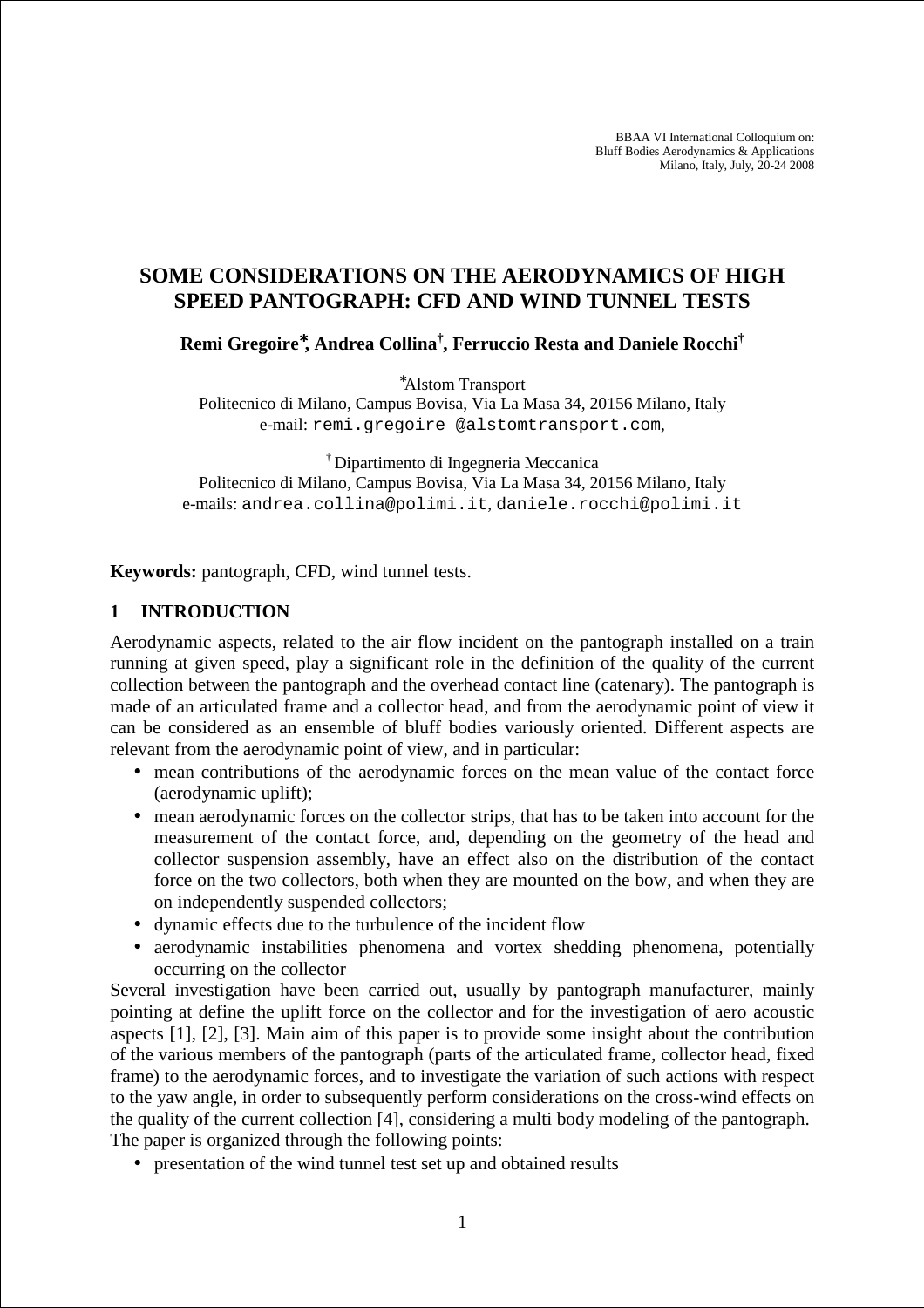- CFD calculations, and discussion of the related problems for the reduction of the pantograph complex geometry and managing of the yawed configuration
- discussion on the comparison between the CFD results and the wind tunnel tet results, pointing out the resemblance and the source of main discrepancies

## **2 WIND TUNNEL TETS**

Wind tunnel tests have been performed at Politecnico di Milano, on a Faivelecy CX25 pantograph, provided by SNCF in the framework of the EU funded Europac project. Being the section of the wind tunnel duct 4m x 4m in the test area, a open chamber configuration has been selected, taking into account the dimension of thee pantograph and the blockage that would have been provided by a closed chamber configuration. The pantograph is completely exposed over the flat surface, and connected via its insulators to the dynamometric frame, that will measure the global drag, lift and couple aerodynamic actions, both on the longitudinal and transversal plane (the last is necessary in the yawed configuration). The flat surface is closes all the inferior leaving only narrow openings around the insulators, as shown in

## **2.1 Test set-up**

Aim of the test set-up is to provide have clearly defined boundary conditions and measurements of quantities necessary to perform meaningful comparison with CFD, and also:

- provide combination of longitudinal flow and lateral direction wind (possibility to investigate a side wind scenario);
- obtain coefficients for the calculations of the aerodynamic forces on the PT, according both to lumped mass model and to MB modelling, at different yaw angle.

Global longitudinal and lateral drag forces, global lift force, and moments around the three axes have been measured by means of dynamometric frame placed under the pantograph. Uplift force (an internal force between the articulated frame and the fixed frame) has been measured too using the same configuration as in the line test, i.e. connecting the collector to the fixed frame of the pantograph with steel cables, and measuring the transmitted force (see Figure 1, right).



Figure 1: The pantograph in the open chamber wind tunnel (left). Connection for the measurement of the aerodynamic uplift (right)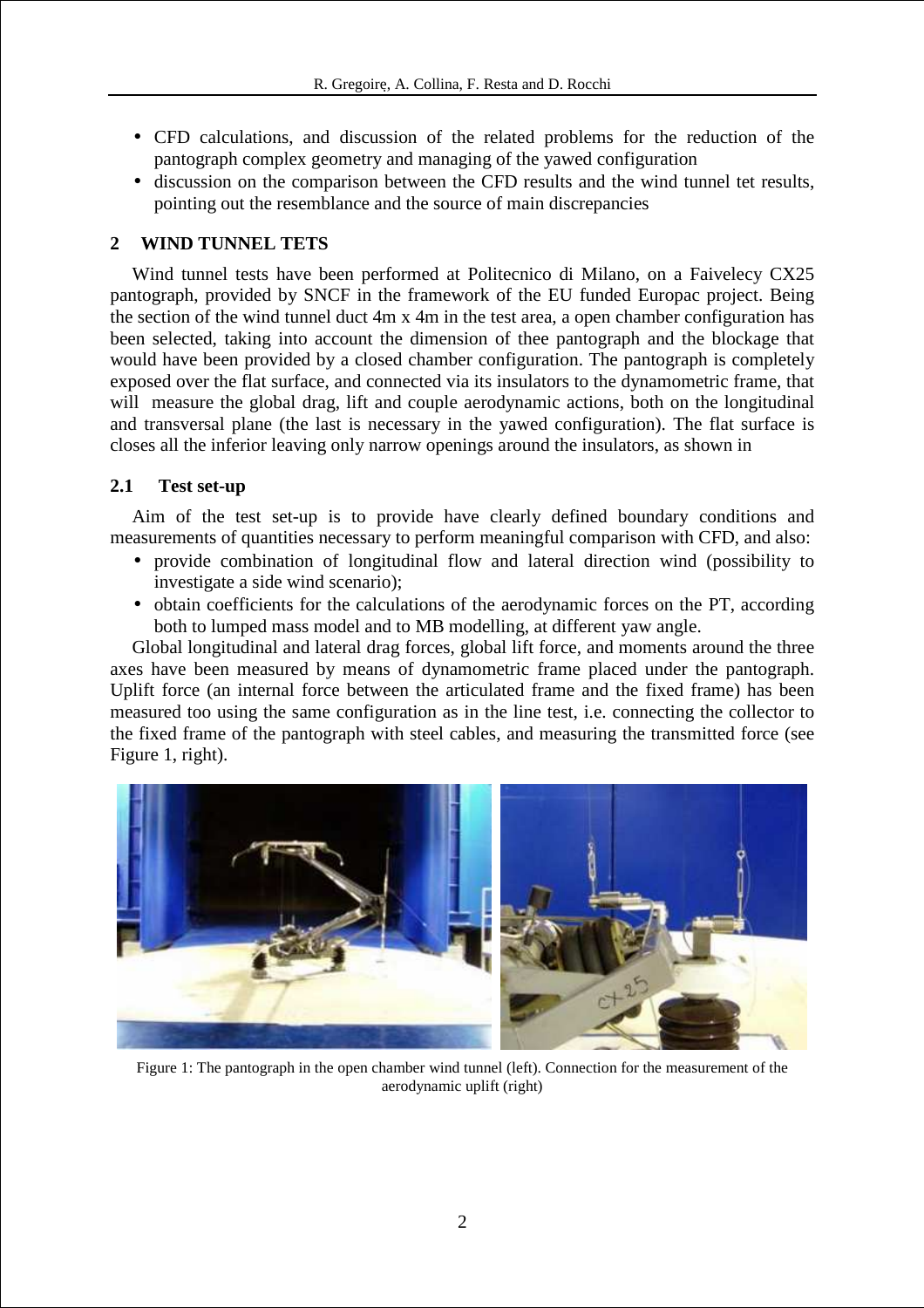

Figure 2: Global drag and uplift as a function of speed, for different yaw angles.

#### **2.2 Wind tunnel test results**

Examples of results concerning global measurements, such as global drag force acting on the pantograph, and uplift are reported below, as a function of flow speed and yaw angle exposure. The global forces and moments and the uplift are then considered as the sum of the contributions of the following sub-elements: fixed frame, lower and upper part of the articulated frame, arch bow. Each of the components is expressed though the related pressure coefficient. By means of a minimization procedure, that consider the global equilibrium and the action of the internal force due to the uplift, the pressure coefficients of the above mentioned sub-elements have been identified, in order to make a deeper comparison with the CFD results.

### **3 CFD ON THE PANTOGRAPH IN THE WIND TUNNEL CONFIGURATION**

In order to investigate on pantograph steady aerodynamics, CFD approach has been used. Several problems related to the complexity of the shape of the pantograph, and the mesh to be used in the yawed configuration had to be managed. Pressure filed on the pantograph surface is shown as example in Figure 3 (right).



Figure 3: mesh on the pantograph surface (left). Pressure filed on the pantograph surface (right).